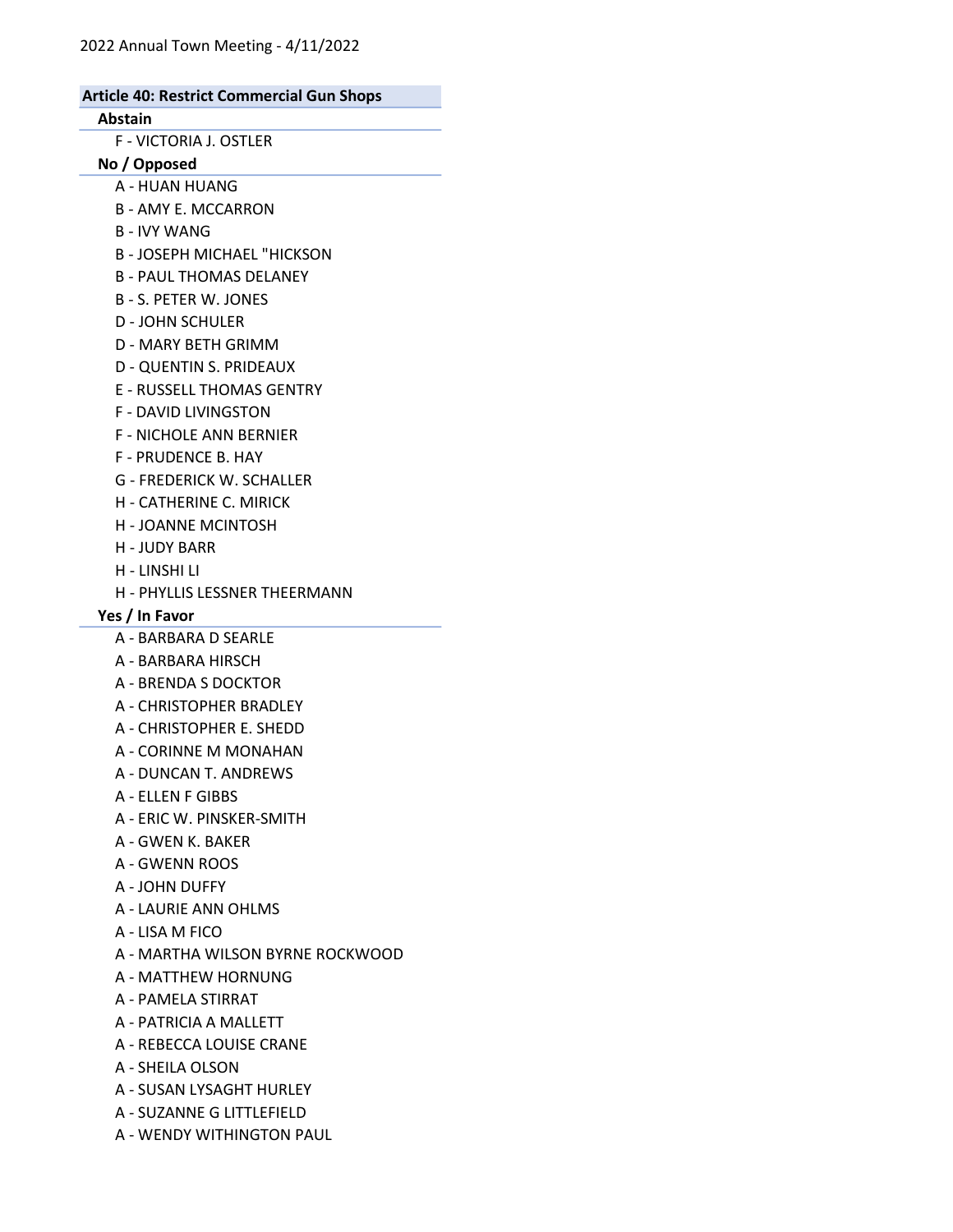- B ALBERT BENEDICT "KRUG B - ARTHUR S. PRIVER B - BETSY G. ROBERTI B - CAROLINE FRIENDLY B - CHRISTINA HORNER B - DAVID L. MURPHY B - DEED MCCOLLUM B - EUNICE B. GROARK B - FREDRICK E. BUNGER B - GARY ARTHUR B - JAMES L. ROBERTI B - JOSEPH SCHOTT B - KATHERINE S. CORT B - KELLY C. FRIENDLY B - LINDA H. CHOW B - MELISSA A. MARTIN B - MIDDLETON ANSLEY "MARTIN B - NORA TRACY PHILLIPS B - PETRO LISOWSKY B - ROBERTA MORGENSTERN B - SCOTT K. BENDER B - SKYE JACOBS C - ANDREA N. WARD
- C ANN M. HOWLEY
- 
- C ANN WELKE RAPPAPORT
- C BEATRICE BEZMALINOVIC DHEBAR
- C CHRISTINE S. MIZZI
- C ELIZABETH LASHWAY
- C HOLLY M. GRACE
- C HYUN SOOK RYU SONG
- C KATHY Y. EGAN
- C KELLY MCCOULF NORRIS
- C LEANNE J. LEIBMAN
- C LINDA OLIVER GRAPE
- C LOIS C. SULLIVAN
- C LUCIENNE V. RONCO
- C LUCY ROONEY KAPPLES
- C MARCIA TESTA SIMONSON
- C MARTIN JAY "MCHALE
- C MORRIS RUSTY KELLOGG
- C PAMELA POSEY
- C ROYALL H. SWITZLER
- C SARA H. RAVERET
- C SARAH H. PEDERSEN
- C SHANI M. DEFINA
- C SHARON L. GRAY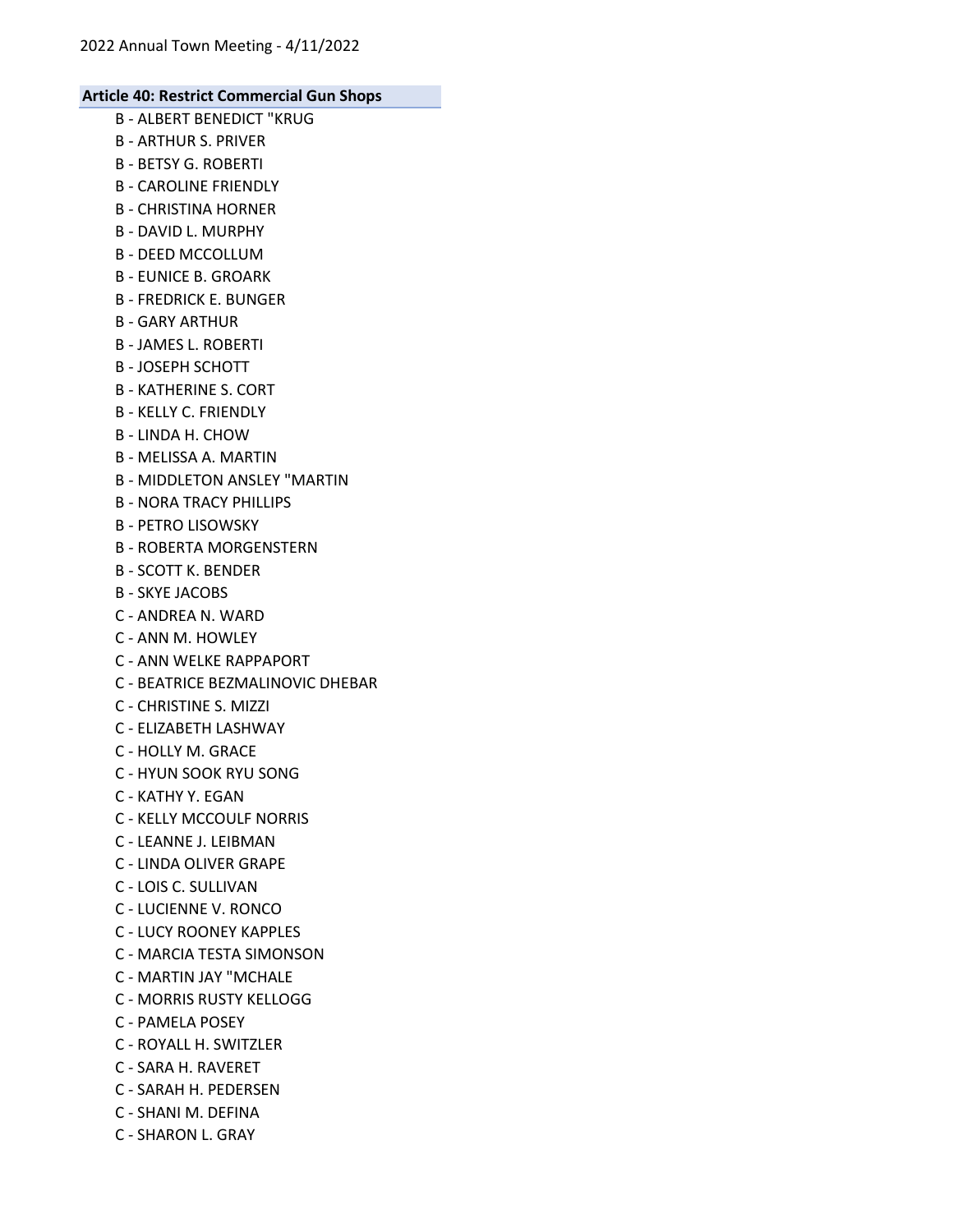- C STEVEN D. FESSLER C - SUSAN K. MAGGIONI C - THOMAS H. ULFELDER C - WENDY HARRIS GARBER D - ANN-MARA S. LANZA D - CRAIG EDWARD MACK D - DEREK B. REDGATE D - DIANE E. HALL D - ELIZABETH H. SHLALA D - ELIZABETH SULLIVAN WOODS D - ELLIOT GODFREY SWAN D - ETHAN I. DAVIS D - GAIL FRANCES SULLIVAN D - IAN COHEN D - ILLANA S. NISSENBAUM D - JOHN D. LANZA D - LAURA ROBERT-FRAGASSO D - LAURA SCHOTSKY OLTON D - LINA EVE VITA MUSAYEV D - LORI A. FERRANTE D - MARGIE PALLADINO D - MARK B. BENJAMIN D - MASON R. SMITH D - MAURA MURPHY D - PATTI QUIGLEY D - RICHARD D. "HILL D - SANDRA SABA JOSEPH D - STEPHEN G. MURPHY D - W. ARTHUR "GARRITY E - CAREN PARKER E - DENNIS DISCHINO E - JACQUI VAN LOOY E - JARED W. PARKER E - JESSICA BETH GRAHAM E - JOAN GAUGHAN E - KATHERINE K. MACDONALD E - KATHERINE L. "BABSON E - KEVIN J. MACDONALD E - LAURENCE D. SHIND E - LISE M. OLNEY E - MARLA L. ROBINSON E - MARY GARD E - NANCY L. GOODEN WESTENBERG E - NEAL R. GOINS
- E ODESSA MB SANCHEZ
- E PAUL A. CRAMER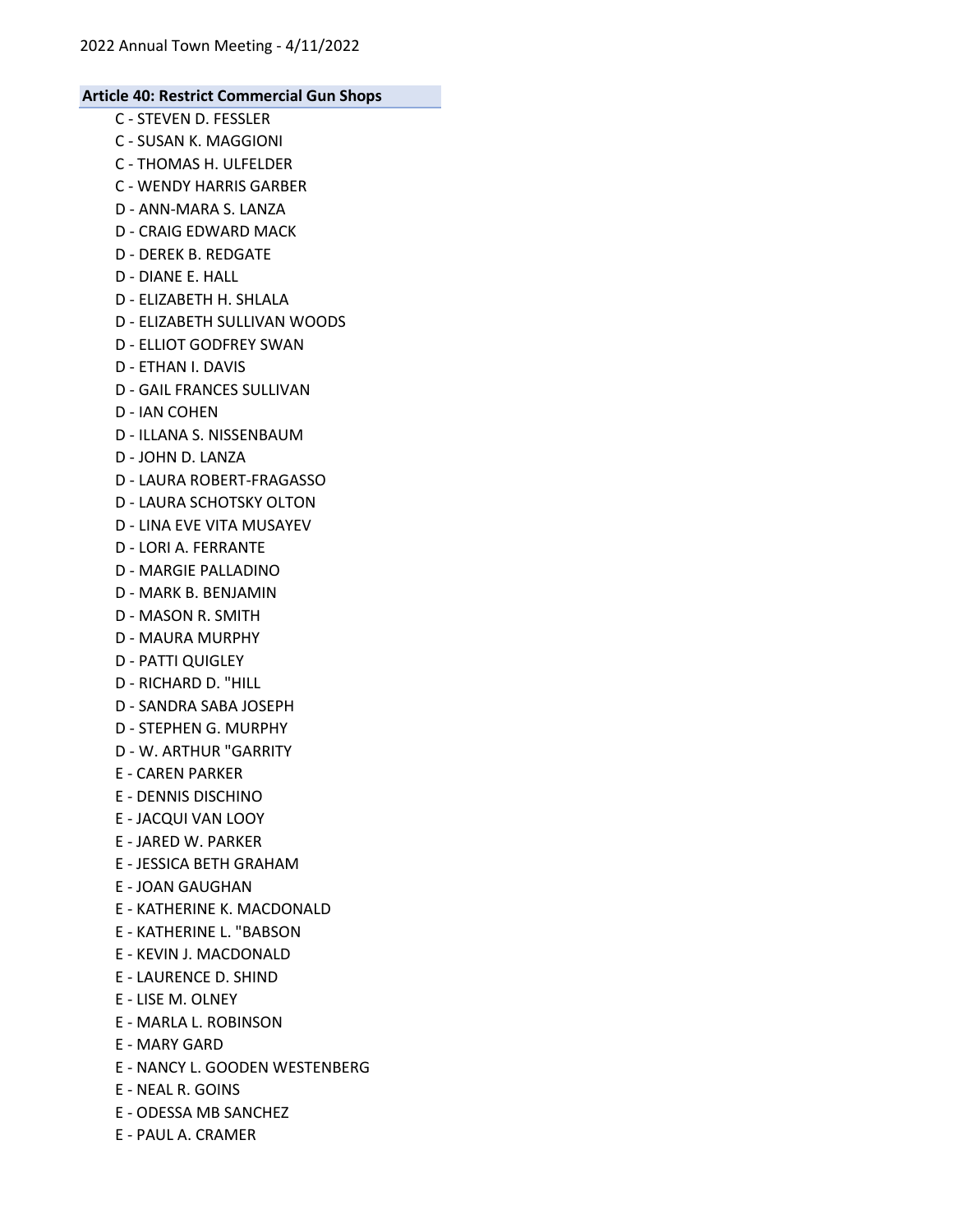- E RAINA C. MCMANUS
- E RANI ELWY
- E REGINA C. LAROCQUE
- E SUSAN E. RYAN
- E SYLVIA T. HAHN-GRIFFITHS
- E THOMAS J. MACDONALD
- E TIMOTHY W. FULHAM
- E WENDY A. HAERING-ENGELS
- E WENDY S. BECK VON PECCOZ
- F ANNE P. COHEN
- F C. MADISON "RILEY
- F CHRISTINE SWENSON LAWRENCE
- F CYNTHIA C. EDWARDS
- F DAVID RYAN DAWS
- F ELAINE M. PUTNAM
- F ELIZABETH LANGE
- F ELIZABETH MAY
- F FREDERIC W. RIPLEY
- F HOPE CROSIER
- F JAY PROSNITZ
- F JULIE RISING BRYAN
- F LISA COLLINS
- F MICHAEL ANDREW LICATA
- F MICHAEL J. MASTRIANNI
- F MICHELE DRAGON LIVINGSTON
- F NIKI BRINKMAN-OFENLOCH
- F SALVATORE "DEFAZIO
- F SARA A. JENNINGS
- F SHAWN BAKER
- F SHELLY WARD
- F STEVEN J. SIMONS
- F SUSAN KAGAN LANGE
- F VIRGINIA LEE FERKO
- G ALICE HANLON PEISCH
- G ALLAN L. PORT
- G ANDREW A. WILSON
- G CRAIG L. COHEN
- G DIANE CAMPBELL
- G DOUGLAS W. SMITH
- G EDWARD D. FOLLAND
- G HAROLD N. "KAPLAN
- G JANET Z. GIELE
- G JE'LESIA JONES
- G JOAN HACKETT CODY
- G JUDSON L. JAFFE
- G KARL HAMMOND